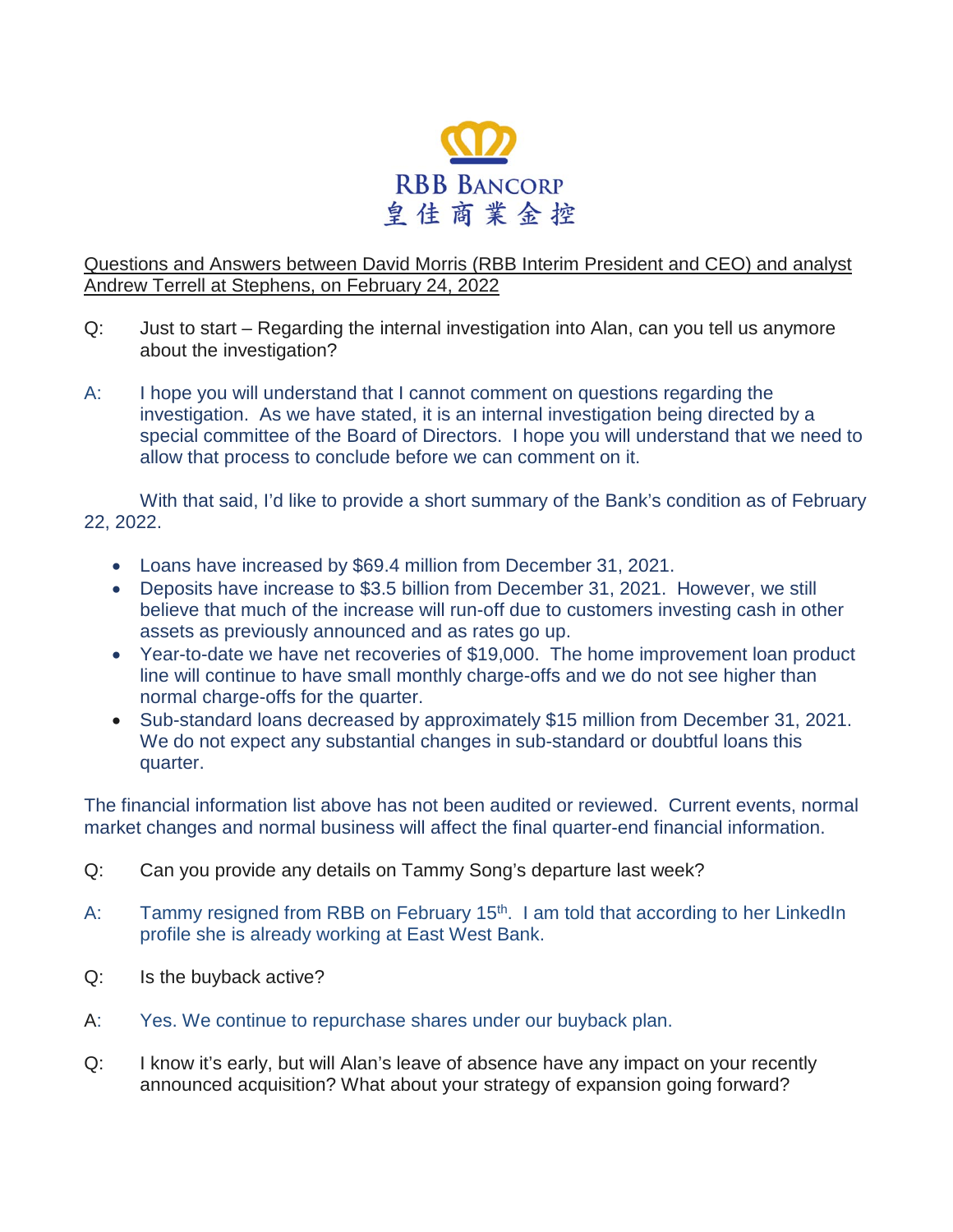- A: I think it's too early to say if it will impact the Gateway acquisition. But, our long-term strategy of expansion remains intact.
- Q: So the pending deal does not black you out from the buyback? Does the deal or the investigation black you out from authorizing any incremental buyback?
- A: That is correct the current deal does not cause a black out for the repurchase of shares. Concerning authorizing incremental additional stock repurchase plans, it is too early to tell.
- Q: Has your confidence changed in getting the Gateway acquisition to the finish line
- A: The Regulators do not like sudden changes in management therefore it will make it harder for us to be approved.
- Q: Can you remind us where you're at from a regulatory timeline perspective with the Gateway acquisition?
- A: We filed the application approximately two weeks ago.
- Q: Are you open to combining with a larger bank?
- A: We are always open to options that maximize shareholder value.
- Q: Can you remind us how much in loan and deposit exposure you have to Alan and the other officers and directors and their families?
- A: Catherine Thian, Alan's sister, intends to remain on the board of directors. The Bank has no loans with the Thian family and approximately \$25 million in deposits. We expect the deposits to remain intact. All insiders have about \$55 million in deposits with the Bank.
- Q: Have you had a chance yet to speak with other senior leaders and front-line lenders at the Company and is there any concern from your perspective regarding attrition at the bank?
- A: I am in constant communication with the senior team at Royal Business Bank and believe our employees are as committed as ever to helping this bank succeed. Yesterday I toured our largest branches in California to answer any, and all concerns of our staff. I will be touring all locations to ensure our staff has all the tools they need. Fortunately, our major customers are connected to the original long time executive vice presidents of the Bank, who are committed to the success of and remaining at the Bank.
- Q: What about some of the larger clients of the bank? Are you seeing any deposit attrition because of the announcement?
- A: We are not. Our customers naturally have questions, but we have not seen any unusual activity in that regard. However, prior to the announcement, as previously disclosed we have noticed some of the depositors leaving to invest in other investments.